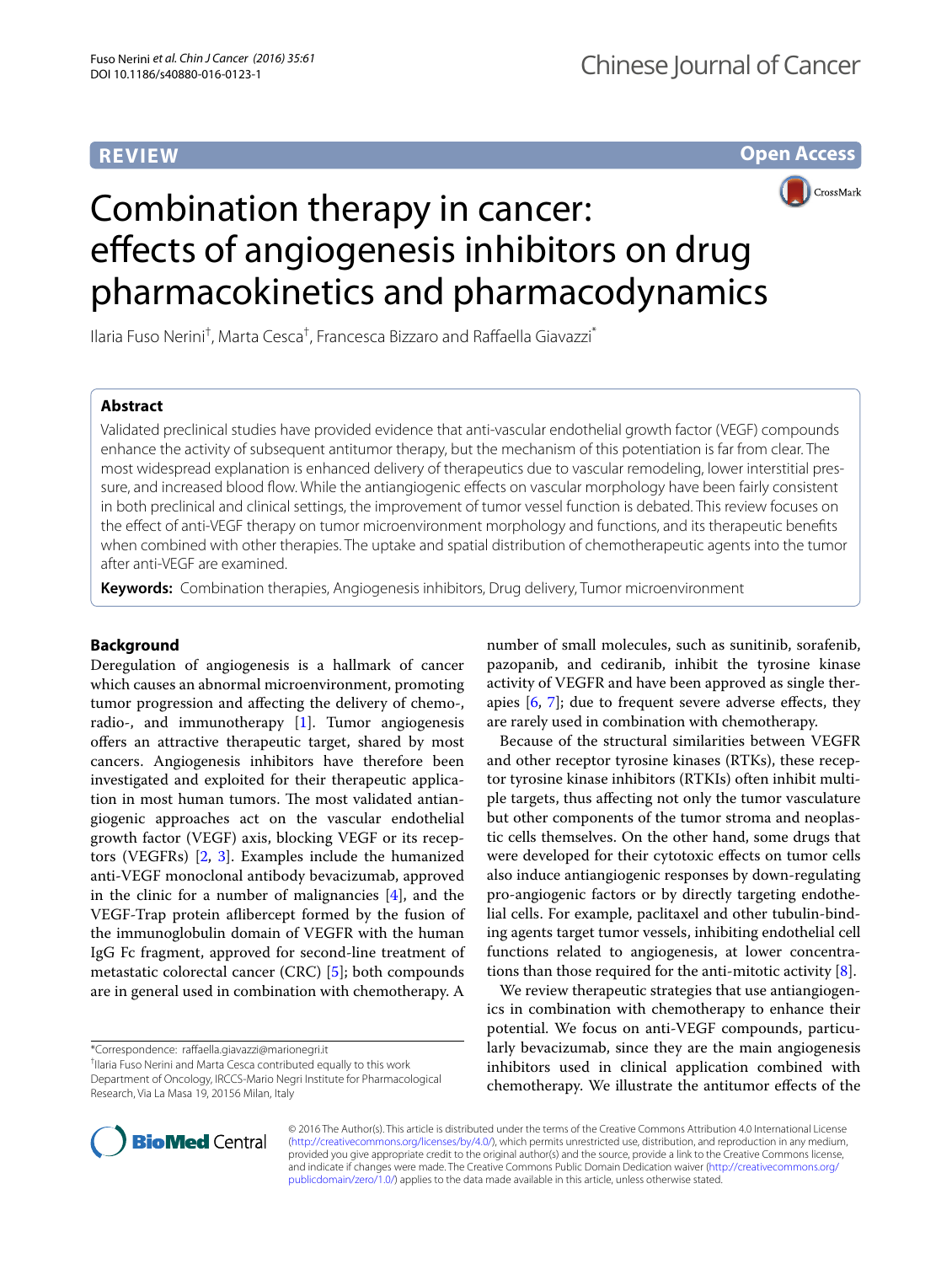combination, taking into account the effects of VEGF inhibition on pharmacokinetics, biodistribution, and tumor penetration of chemotherapy.

## **Pharmacodynamic and functional effects of antiangiogenics on tumor microenvironment**

The vasculature network in tumors is structurally abnormal, with tortuousities and dilatations, disproportionate branching, and arteriovenous shunts. The angiogenic process, driven by high levels of growth factors and inflammatory cytokines, is extensive, and the newly formed vessels are extremely leaky due to defective pericyte coverage and discontinuous basement membranes. The structural abnormalities of the tumor vasculature, together with the compression of blood vessels by cancer cells, cause functional impairment of blood flow, such as temporary stagnation, turbulent flow, local hemorrhages, and high outflow of plasma macromolecules. The consequences are increased tumor interstitial fluid pressure (TIFP) and the formation of hypoxic/necrotic regions [\[9](#page-6-8)]. These structural and functional aberrations occur in a heterogeneous spatial (in different areas of tumor tissue) and temporal (during tumor growth and progression) manner.

Antiangiogenic therapy restores the balance between pro- and antiangiogenic molecules and the vascular architecture of tumor tissue by pruning immature vessels and remodeling the remaining ones [[10,](#page-6-9) [11\]](#page-6-10). Several preclinical studies agree on the modifications induced by antiangiogenics (e.g. bevacizumab) in tumor vasculature, both macroscopically and microscopically. In different tumor models, antiangiogenic treatment reduced the density, diameter, and tortuosity of capillaries and induced vessel maturation by re-establishing pericyte and basement membrane coverage [\[12](#page-6-11)].

Clinical studies have provided evidence of vascular changes in cancer patients treated with antiangiogenic agents, despite the difficulties of biopsying tumors after pharmacologic therapy [\[13](#page-6-12)[–17\]](#page-7-0). Tumor biopsies from non-metastatic CRC patients from a phase I study showed evidence of the antiangiogenic effects of anti-VEGF therapy with bevacizumab [[18](#page-7-1)]. Pathologic analysis indicated that bevacizumab reduced tumors from hyperemic, hemorrhagic lesions to pale masses, and microscopically led to an increase in pericyte coverage, favoring vessel maturation and stabilization [[18](#page-7-1)].

Whether these morphological changes are accompanied by functional modifications of the tumor vasculature is debated. Hypothetically, antiangiogenics can improve blood perfusion, with a consequent drop in TIFP and alleviation of hypoxia  $[11, 12]$  $[11, 12]$  $[11, 12]$  $[11, 12]$  $[11, 12]$ . This suggests that the blood transport capacity of vessels that survive antiangiogenic treatment is increased, favoring the arrival of

oxygen and nutrients to tumor tissues. If anti-VEGF therapy really improves the blood flow and oxygenation of tumor tissue, then the question arises whether it may actually favor tumor growth. Although this is possible in theory, there are no studies describing promotion of tumor growth with antiangiogenics, rather the contrary is true. This is probably due to the long-term inhibition of new vessel formation that starves the tumor after a temporary favorable increase in blood flow and oxygenation.

In preclinical studies, bevacizumab reduced the tumor uptake of fluorescent dyes—analyzed by microscopy, or of contrast agents—seen with vital imaging techniques [[19–](#page-7-2)[21\]](#page-7-3). Using intravital multiphoton microscopy to monitor the transit velocity of erythrocytes, it was seen that bevacizumab increased blood flow velocity and reduced vascular permeability in the tumor [\[22](#page-7-4)]. Arterial spin labeling magnetic resonance imaging (ASL-MRI) showed a specific decrease of tumor perfusion after bevacizumab, which was associated with the reduction of vessel diameter observed with histological analysis [\[23](#page-7-5)]. Clinical studies reported reduced penetration of contrast agents in the neoplastic bulk, independently of tumor shrinkage [[24–](#page-7-6)[29\]](#page-7-7). These effects are probably caused by vessel constriction, due to the suppression of nitric oxide production by bevacizumab [[30](#page-7-8)], and/or the reduction of vessel permeability because of VEGF sequestration [\[31](#page-7-9)]. Changes in tumor perfusion after angiogenesis inhibition can have predictive value in patients. Glioblastoma patients with increased tumor blood perfusion are those most likely to benefit from antiangiogenic treatment [\[32\]](#page-7-10).

Evaluating downstream effects of antiangiogenics on tumor tissue is difficult. Reliable methods to measure TIFP are still lacking. Wick-in-needle (WIN), which is the best standard to quantify TIFP, is limited by its invasiveness causing tissue damage that makes measurement untrustworthy [[33\]](#page-7-11). Despite this problem, several experimental studies have reported decreases in TIFP after treatment with VEGF antagonists [\[9](#page-6-8), [18,](#page-7-1) [20,](#page-7-12) [34](#page-7-13)].

Contrasting results were obtained regarding the effects of angiogenesis inhibitors on tumor hypoxia. The different outcomes can be explained by the kinetics of the pharmacodynamic effects of antiangiogenics. The improvement in tumor oxygenation seems to last 2–4 days after anti-VEGF treatment  $[11]$  $[11]$ . At later times, increased intratumoral hypoxia was reported after bevacizumab treatment, probably due to the reduction of vessel density [\[35](#page-7-14)]. The transient drop in tumor hypoxia can be exploited to enhance the efficacy of radiotherapy [[36\]](#page-7-15). There is also preclinical evidence that combining antiangiogenic agents with immunotherapy can improve the response, probably due to a reduction in tumor tissue hypoxia that favors the delivery of immune effector cells [\[37](#page-7-16)].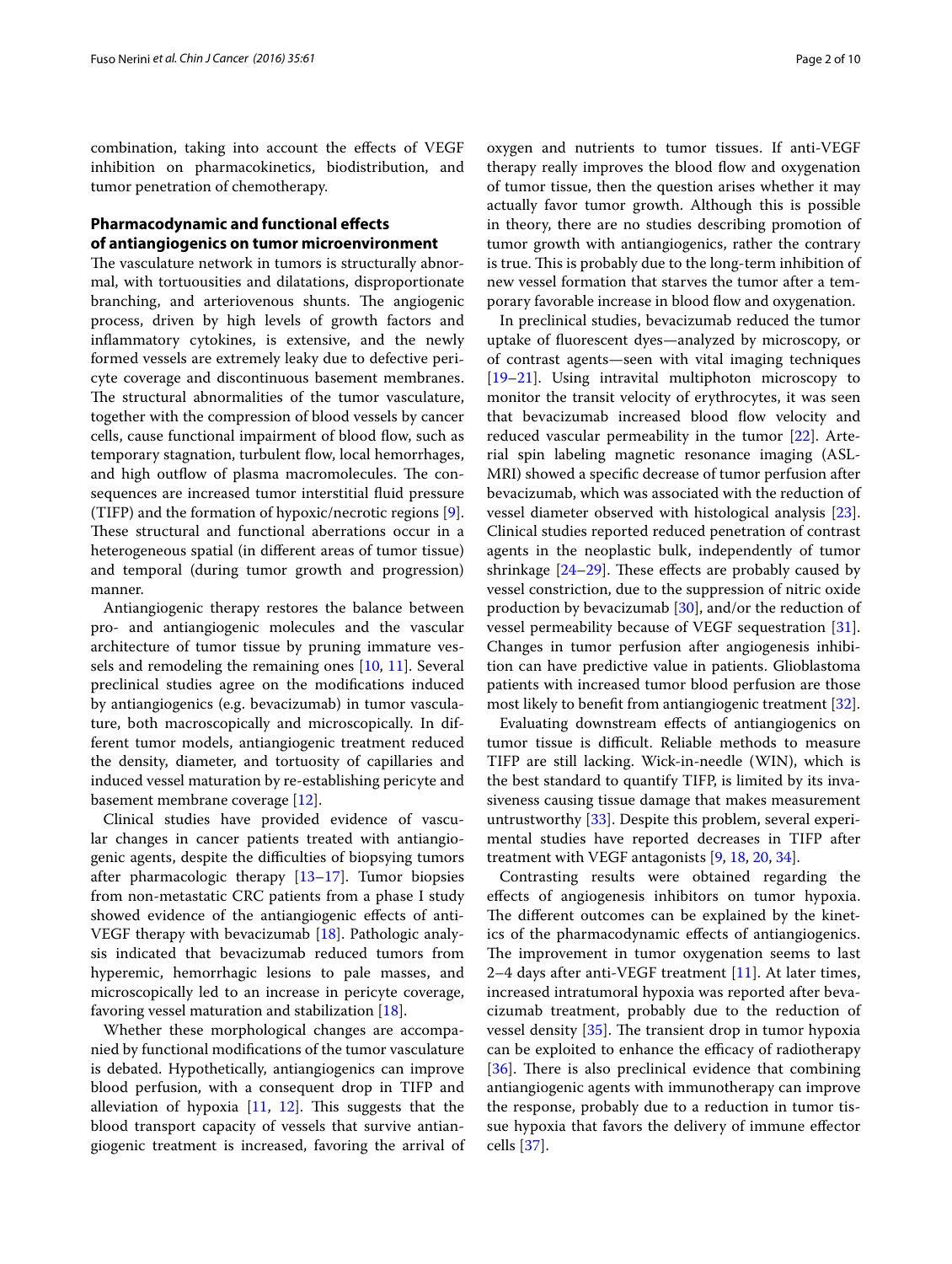#### **Antiangiogenesis in combination with chemotherapy improves anticancer efficacy**

Preclinical studies reported responses in different tumor models after treatment with anti-VEGF monoclonal antibodies [[12\]](#page-6-11), and these were significantly better when combined with other treatment modalities, mainly chemotherapy [[20,](#page-7-12) [34,](#page-7-13) [38–](#page-7-17)[40](#page-7-18)]. In the clinical setting, anti-VEGF has been proven effective as monotherapy only in certain cancers [[41](#page-7-19)], but, added to first-line chemotherapy, it significantly improved clinical outcomes in different malignancies [\[42](#page-7-20)[–45\]](#page-7-21). Bevacizumab has now been approved in combination with standard chemotherapy for patients with metastatic CRC [\[46](#page-7-22)], recurrent/advanced non-small cell lung cancer (NSCLC) [\[47](#page-7-23)], advanced cervical cancer [\[48\]](#page-7-24), and advanced ovarian cancer [\[49](#page-7-25)[–52\]](#page-8-0), although its effectiveness is limited and lower than expected, especially in end-stage tumors. In general, angiogenesis inhibitors, and bevacizumab in particular, can be administered for extended periods safely and with manageable toxicity, so the potential benefit of the treatment is not limited by increased adverse events.

Several explanations have been proposed for the mechanisms by which antiangiogenic agents boost the efficacy of chemotherapy: (a) a direct effect on neoplastic cell viability and induction of cytotoxicity independently of the vascular effects [\[22](#page-7-4)]; (b) impairment of the tumor cell's ability to repopulate between successive courses of chemotherapy [\[53](#page-8-1)]; (c) block of pro-survival signals and consequent chemosensitizing effect on endothelial cells, leading to disruption of vessels and starvation of neoplastic cells [[38](#page-7-17)]; (d) "normalization" of the vascular microenvironment causing TIFP to drop and increasing intratumoral delivery of chemotherapy [[54](#page-8-2), [55\]](#page-8-3); (e) temporary improvement of the oxygen and nutrient supply to tumor cells that renders them more sensitive to the cytotoxic activity  $[56]$  $[56]$ ; (f) killing or inhibiting the mobilization of pro-angiogenic bone marrow-derived circulating endothelial progenitors [\[57\]](#page-8-5); (g) stimulation of the host immune response against the tumor by improving tumor delivery of immune cells and/or alleviating the tumor immunosuppressive microenvironment [[58](#page-8-6)].

Alarmingly, some preclinical studies reported increased dissemination and metastases after VEGF/VEGFR inhibition, mainly with RTKIs [\[59](#page-8-7)–[61\]](#page-8-8) and in a neoadjuvant setting or when distant metastases are not established yet [[62](#page-8-9)]. This seems to be counteracted by an appropriate combination with certain cytotoxic drugs [[62\]](#page-8-9). Experimental evidence of increased invasion and metastasis after bevacizumab is not consistent [[40,](#page-7-18) [63](#page-8-10)]. Accordingly, clinical trials have not yet reported any increase in malig-nancy on VEGF inhibition [[64](#page-8-11)], probably because some antiangiogenics are used in an adjuvant setting (e.g., RTKIs) and/or in combination with chemotherapy (e.g., bevacizumab). Several trials indicate that prolonged progression-free survival and improved response rates after antiangiogenic therapy are not always translated into an overall survival benefit [[4,](#page-6-3) [65](#page-8-12)].

Optimization of the treatment schedule combining antiangiogenics and cytotoxics is becoming increasingly important to achieve efficacy. Preclinical and clinical evidence indicates that the benefit of angiogenesis inhibition is transient, and there is only a narrow window of opportunity during when synergy with chemotherapy can be achieved  $[11]$  $[11]$ . The optimal dosing of the antiangiogenic agent is also critical, as excessive suppression of the tumor vasculature may be counterproductive [\[37](#page-7-16)]. Improved clinical responses have been observed when chemotherapy was combined with low- rather than highdose bevacizumab [\[66\]](#page-8-13).

## **Effects of antiangiogenics on pharmacokinetics and tumor uptake of chemotherapy**

In terms of drug distribution, one would expect the vascular access of anticancer drugs to tumors to be impaired by inhibiting angiogenesis. However, the enhanced response to chemotherapeutics when given in combination with antiangiogenic compounds suggests that they do not necessarily reduce drug delivery to tumor tissue, but rather the opposite. The "normalization" theory provides an explanation for this apparent paradox, according to which an appropriate dose of antiangiogenic agent can restore normal blood flow and reduce TIFP, thus favoring the penetration of cytotoxic agents [\[11\]](#page-6-10).

Although the effects of antiangiogenic therapy on the remodeling of vascular architecture have been demonstrated in various preclinical models, the consequences on drug distribution are often under-explored. Table [1](#page-4-0) summarizes some in vivo experimental studies in which anti-VEGF antibodies were administered prior to antitumor agents and concentrations of the second drug in the tumor were measured with different methods. It is hard to compare the results because of the different tumor models and histotypes, the angiogenesis inhibitor dosages, and the combination schedules. Most studies agree on the morphological vessel changes after anti-VEGF treatment, such as decreased vessel density and greater pericyte coverage, but this is not always associated with functional modifications, such as increases in vessel perfusion and permeability. Results are discordant in terms of drug delivery to the tumor: some studies show increased uptake after antiangiogenic therapy [\[20](#page-7-12), [34](#page-7-13), [67](#page-8-14)[–71](#page-8-15)], but others report reduced drug delivery [[72](#page-8-16)[–77](#page-8-17)]. Enhanced tumor uptake of chemotherapeutics was concomitant in some instances with improvement of vessel functionality [[68,](#page-8-18) [78](#page-8-19)], whereas in other cases there was worsening of perfusion/permeability [[34,](#page-7-13) [69](#page-8-20)]. Inefficient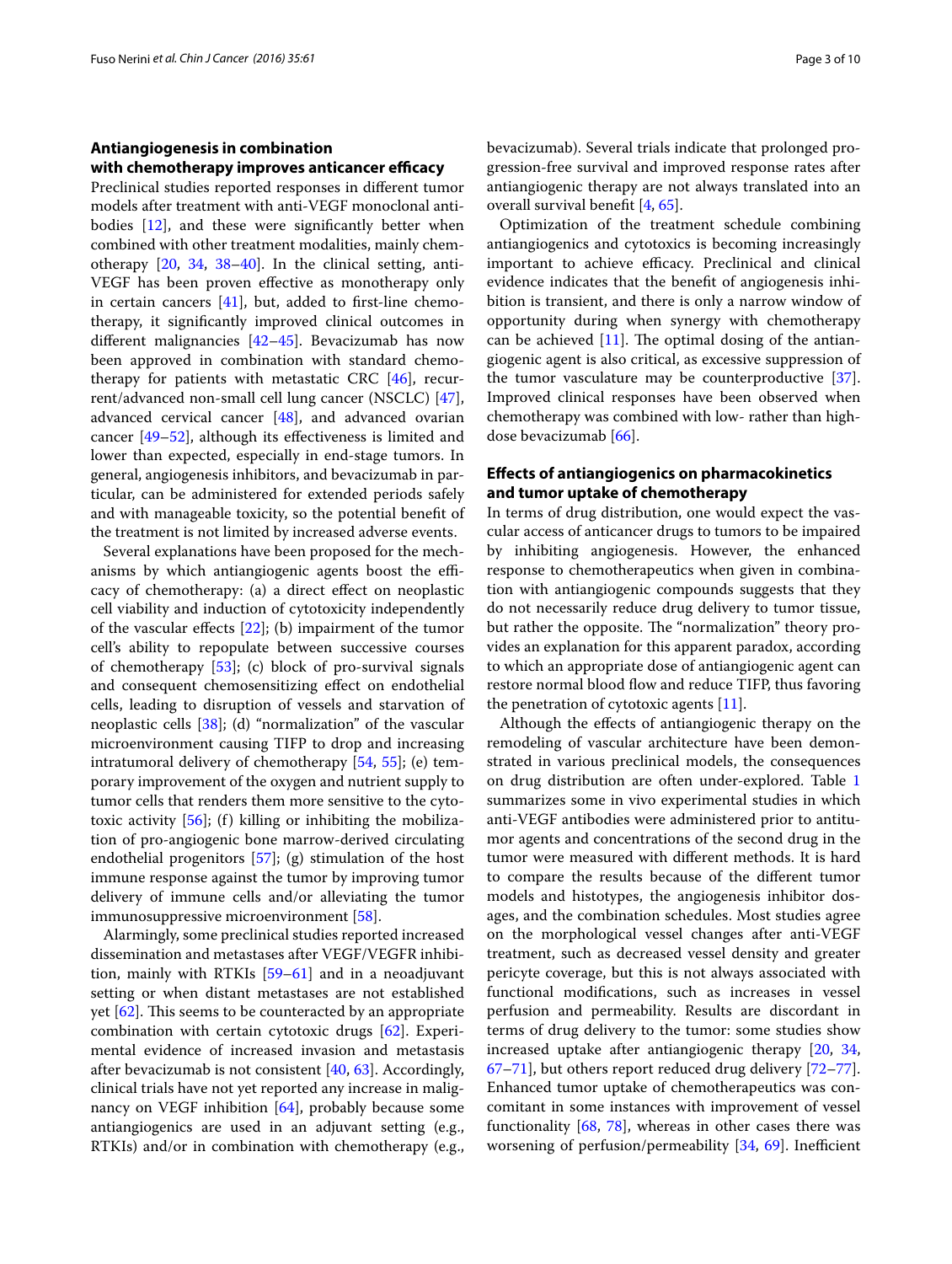drug delivery was often associated with the reduction of tumor perfusion or vessel permeability.

We and others have shown that the concentrations of small molecules (cisplatin [[75](#page-8-21)], paclitaxel [[77](#page-8-17)], or doxorubicin [\[77\]](#page-8-17)) in tumors were decreased after bevacizumab treatment. This decrease was confirmed in different tumor models and with angiogenesis inhibitors (e.g., RTKIs) other than bevacizumab [[73,](#page-8-22) [79,](#page-8-23) [80](#page-8-24)]. In our studies, this decrease was often associated with delayed efflux of chemotherapeutics from tumors [[77–](#page-8-17)[79](#page-8-23)]. The reduced uptake of chemotherapeutics after bevacizumab treatment was corroborated by the reduction of tumor perfusion or vessel permeability, as measured by dynamic contrast enhancement-magnetic resonance imaging (DCE-MRI) [\[77,](#page-8-17) [81\]](#page-8-25). Nevertheless, in all models the combination delayed tumor growth significantly more than single treatment. Thus, one could speculate that angiogenesis inhibitors enhance the efficacy of certain chemotherapeutics by prolonging contact time of drugs with neoplastic cells [\[3](#page-6-2), [79](#page-8-23)]. Some studies clearly illustrate the importance of the treatment schedule, showing the temporary time window in which the antiangiogenic agent exerts beneficial effects on drug pharmacokinetics. In fact, drug penetration in tumors was enhanced only when the chemotherapeutic agent was administered within a narrow interval after anti-VEGF therapy (i.e., bevacizumab) [\[20,](#page-7-12) [67](#page-8-14), [68\]](#page-8-18).

Most of the pharmacokinetic studies in the clinical literature assessed the concentrations of drugs and their metabolites in plasma but not in the tumor. However, the association between the two compartments may not be direct [\[82](#page-8-26)]. To our knowledge, only one study in humans describes the effect of antiangiogenic therapy on chemotherapeutic levels in tumors. It was reported that bevacizumab induced rapid, significant reductions in perfusion and  $[{}^{11}C]$ docetaxel uptake in NSCLC [\[83](#page-8-27)]. This study highlights the importance of drug scheduling and calls for further analysis to optimize combination modalities.

Outcomes differed in relation to the type and molecular weight of the antitumor drug administered after antiangiogenics. Antiangiogenic therapy can improve nanoparticle uptake in a size-dependent manner, with this effect being limited to drugs with a diameter shorter than 10 nm, whereas the tissue penetration of larger molecules (with a diameter longer than 100 nm) is prevented [[84\]](#page-8-28). In line with this situation, preclinical studies have shown that the pre-administration of anti-VEGF reduces the intratumoral accumulation of therapeutic antibodies [\[72](#page-8-16)[–74](#page-8-29), [76](#page-8-30)] and control IgG [[76](#page-8-30)], along with the reductions of tumor blood flow and vessel density.

## **Effect of anti‑VEGF therapy on intratumoral perfusion and drug spatial distribution**

Solid tumors are heterogeneous, not only in terms of cancer cell genotype and phenotype but also in their stromal composition. The tumor microenvironment can physically hinder the penetration of chemotherapy to neoplastic tissue, and inadequate arrival of the effective drug to some cancer cells may cause recurrence or limit the response [[85\]](#page-8-31).

An extension of the "normalization" theory supports the idea that hemodynamic changes induced by antiangiogenics lead to more uniform distribution of blood flow and to a reduction of hypoxic/necrotic areas in tumor tissue. This situation would favor more homogeneous intratumoral distribution of anticancer therapies. Our understanding of how antiangiogenic pretreatment affects intratumoral distribution of chemotherapeutic agents is far from complete, since experimental data are scanty. Some imaging techniques have been employed to investigate drug localization in tumor tissue, such as positron emission tomography (PET), single photon emission computed tomography (SPECT), magnetic resonance spectroscopy, autoradiography, fluorescence microscopy, and mass spectrometry imaging (MSI) [[82](#page-8-26), [86\]](#page-8-32). In an orthotopic neuroblastoma xenograft model, contrast-enhanced ultrasonography indicated that bevacizumab pretreatment induced more homogeneous contrast enhancement throughout the tumor mass than in controls where enhancement was restricted to the tumor periphery [\[20](#page-7-12)]. Accordingly, using longitudinal perfusion computed tomography (CT), sorafenib was shown to favor perfusion in areas that initially showed minimal or no blood flow [[87\]](#page-8-33). A clinical study on hepatocellular carcinoma reported that patients in whom bevacizumab reduced tumor blood flow heterogeneity had a better prognosis [\[88\]](#page-8-34).

Using histological staining and MSI to visualize paclitaxel localization in tissues, we found that its distribution was inadequate in poorly vascularized areas of tumors, but more homogeneous in the bevacizumabtreated tumors, where there was a reduction of necrotic areas and more functional vascularization [\[77](#page-8-17)]. This was observed in different tumor xenografts (ovarian and colon), implanted in different (orthotopic and ectopic) sites, and always associated with not increased paclitaxel concentrations. We had similar results, not only after antiangiogenics but also after chronic pretreatment with low doses of paclitaxel, whose antiangiogenic effect was clearly demonstrated [\[89](#page-9-0)], favoring homogeneous intratumoral distribution of a single subsequent high dose of paclitaxel [[90](#page-9-1)]. The improved distribution of paclitaxel in tumor tissue might partly explain the antitumor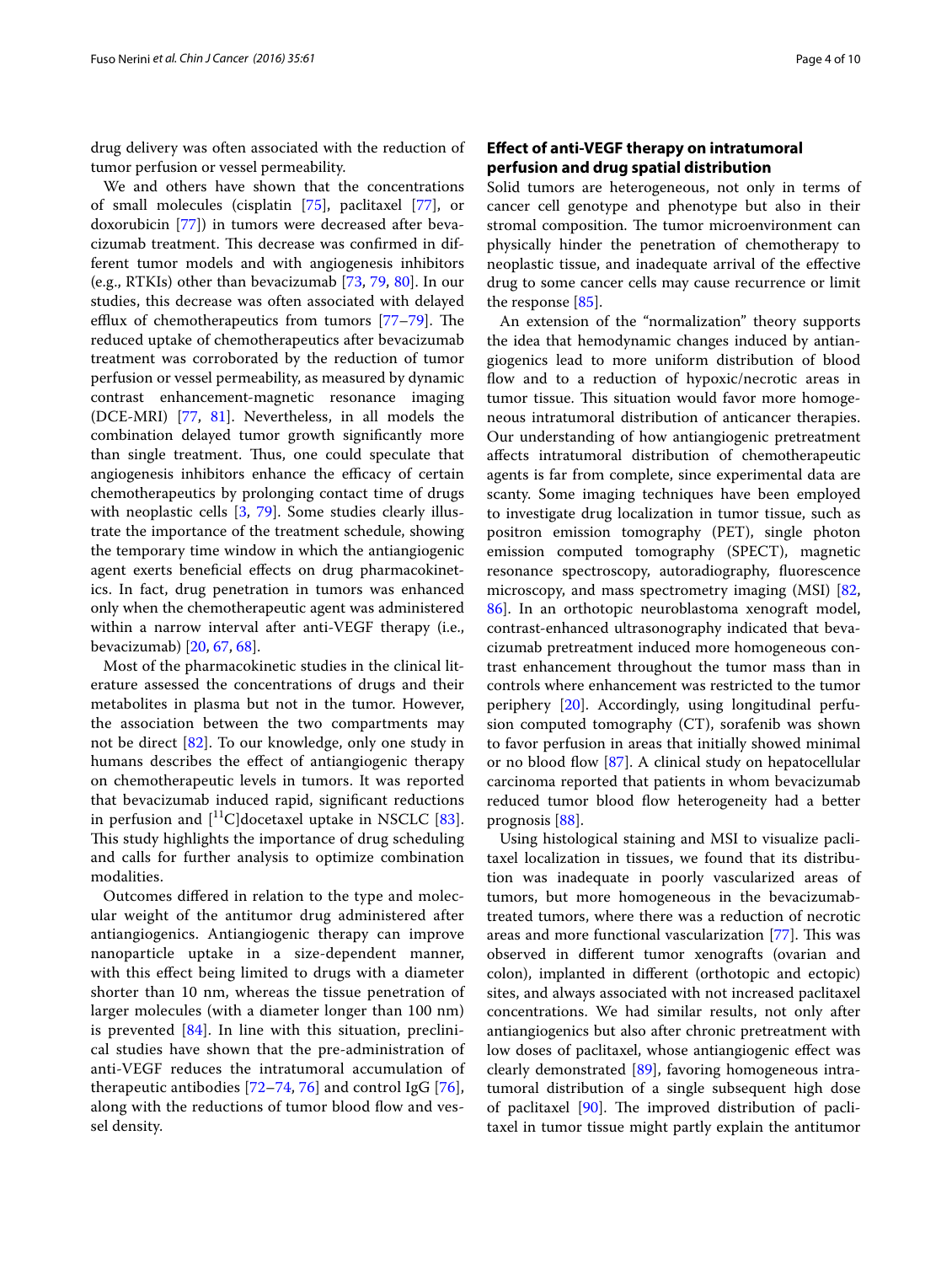<span id="page-4-0"></span>

|              | Table 1 Preclinical studies on combinations of an |                                          |                              |                         | ti-vascular endothelial growth factor (VEGF) drugs with conventional therapies, or other therapeutics |                                                     |                                           |                                  |      |
|--------------|---------------------------------------------------|------------------------------------------|------------------------------|-------------------------|-------------------------------------------------------------------------------------------------------|-----------------------------------------------------|-------------------------------------------|----------------------------------|------|
| Tumor mode   |                                                   | <b>Drugs</b>                             |                              | Treatment schedule      |                                                                                                       | Effects of AI                                       |                                           | ST measurement                   | Ref. |
| Name         | Type                                              | hibitor<br>Angiogenesis in <br>(Al)      | treatment (ST)<br>Subsequent | Time of Al<br>before ST | Time of biopsy<br>after ST                                                                            | Tumor vascula-<br>ture                              | Tumor drug<br>uptake                      |                                  |      |
| NB-1691      | Neuroblastoma                                     | Bevacizumab<br>$\approx 8 \text{ mg/kg}$ | etoposide<br>Topotecan,      | -7 days                 | $\frac{1}{1}$                                                                                         | Vessel density<br>permeability<br><b>U</b> necrosis | = topotecan                               | HPLC                             | [20] |
|              |                                                   |                                          |                              | -3 days                 |                                                                                                       | Vessel density<br>V permeability<br>perfusion       | $=$ / $\uparrow$ etoposide<br>topotecan   |                                  |      |
|              |                                                   |                                          |                              | $-1$ day                |                                                                                                       | Vessel density<br>V permeability<br>t perfusion     | $=$ / $\uparrow$ topotecan<br>t etoposide |                                  |      |
|              |                                                   |                                          |                              | Vep 0                   |                                                                                                       |                                                     | = topotecan<br>= etoposide                |                                  |      |
| SK-N-AS      | Neuroblastoma                                     | Bevacizumab                              | Topotecan                    | -7 days                 | $\frac{1}{1}$                                                                                         |                                                     | $=$ / $\uparrow$ topotecan                |                                  |      |
|              |                                                   | $\approx 8 \text{ mg/kg}$                |                              | -3 days                 |                                                                                                       |                                                     | topotecan                                 |                                  |      |
|              |                                                   |                                          |                              | $-1$ day                |                                                                                                       |                                                     | = topotecan                               |                                  |      |
|              |                                                   |                                          |                              | Vep 0                   |                                                                                                       |                                                     | = topotecan                               |                                  |      |
| <b>DM443</b> | Melanoma                                          | Bevacizumab 5 mg/kg                      | Melphalan                    | -3 days                 | T day                                                                                                 | + perfusion/per<br>= vessel density<br>meability    | t melphalan                               | IHC of DNA-mel-<br>phalan adduct | [34] |
| <b>DM738</b> | Melanoma                                          | Bevacizumab 5 mg/kg                      | Melphalan                    | -3 days                 | T day                                                                                                 | + perfusion/per-<br>= vessel density<br>meability   | t melphalan                               |                                  |      |
| SAS          | Head and neck                                     | Bevacizumab                              | BPA                          | -7 days                 | $\frac{1}{1}$                                                                                         |                                                     | $=$ BPA                                   | PGA                              | [66] |
|              | cancer                                            | $\approx 10 \text{ mg/kg}$               |                              | -3 days                 |                                                                                                       | Vessel density                                      | $=$ BPA                                   |                                  |      |
|              |                                                   |                                          |                              | $-1$ day                |                                                                                                       | t perfusion/per-<br>meability                       | ↑BPA                                      |                                  |      |
|              |                                                   |                                          |                              | $-0.5$ day              |                                                                                                       |                                                     | $\uparrow$ BPA                            |                                  |      |
| HCCLM3       | Hepatic cancer                                    | Bevacizumab 5 mg/kg                      | Doxorubicin                  | -7 days<br>-5 days      | $\frac{1}{1}$                                                                                         | Vessel density                                      | = doxorubicin<br>t doxorubicin            | HPLC                             | [67] |
|              |                                                   |                                          |                              | -3 days                 |                                                                                                       |                                                     | t doxorubicin                             |                                  |      |
|              |                                                   |                                          |                              | $-1$ day                |                                                                                                       |                                                     | = doxorubicin                             |                                  |      |
|              |                                                   |                                          |                              | 0 day                   |                                                                                                       |                                                     | = doxorubicin                             |                                  |      |
| $MX-1$       | Breast cancer                                     | Bevacizumab 5 mg/kg                      | Paclitaxel                   | $\frac{1}{1}$           | 2 days                                                                                                | + perfusion/per-<br>meability                       | t paclitaxel                              | HPLC                             | [68] |
| A549         | Lung cancer                                       | Bevacizumab 5 mg/kg                      | Paclitaxel                   | $\frac{1}{\sqrt{1}}$    | 2 days                                                                                                |                                                     | t paclitaxel                              |                                  |      |
| OSC-19       | Oral squamos<br>cancer                            | Bevacizumab<br>$\approx 4 \text{ mg/kg}$ | Cetuximab                    | -3 days                 | From 1 to 13 days                                                                                     | t pericyte cover-<br>age                            | t cetuximab                               | ΣĚ                               | [70] |
| SCC-1        | Oral squamos<br>cancer                            | Bevacizumab<br>$\approx$ 4 mg/kg         | Cetuximab                    | $-3$ days               | From 1 to 13 days                                                                                     |                                                     | t cetuximab                               |                                  |      |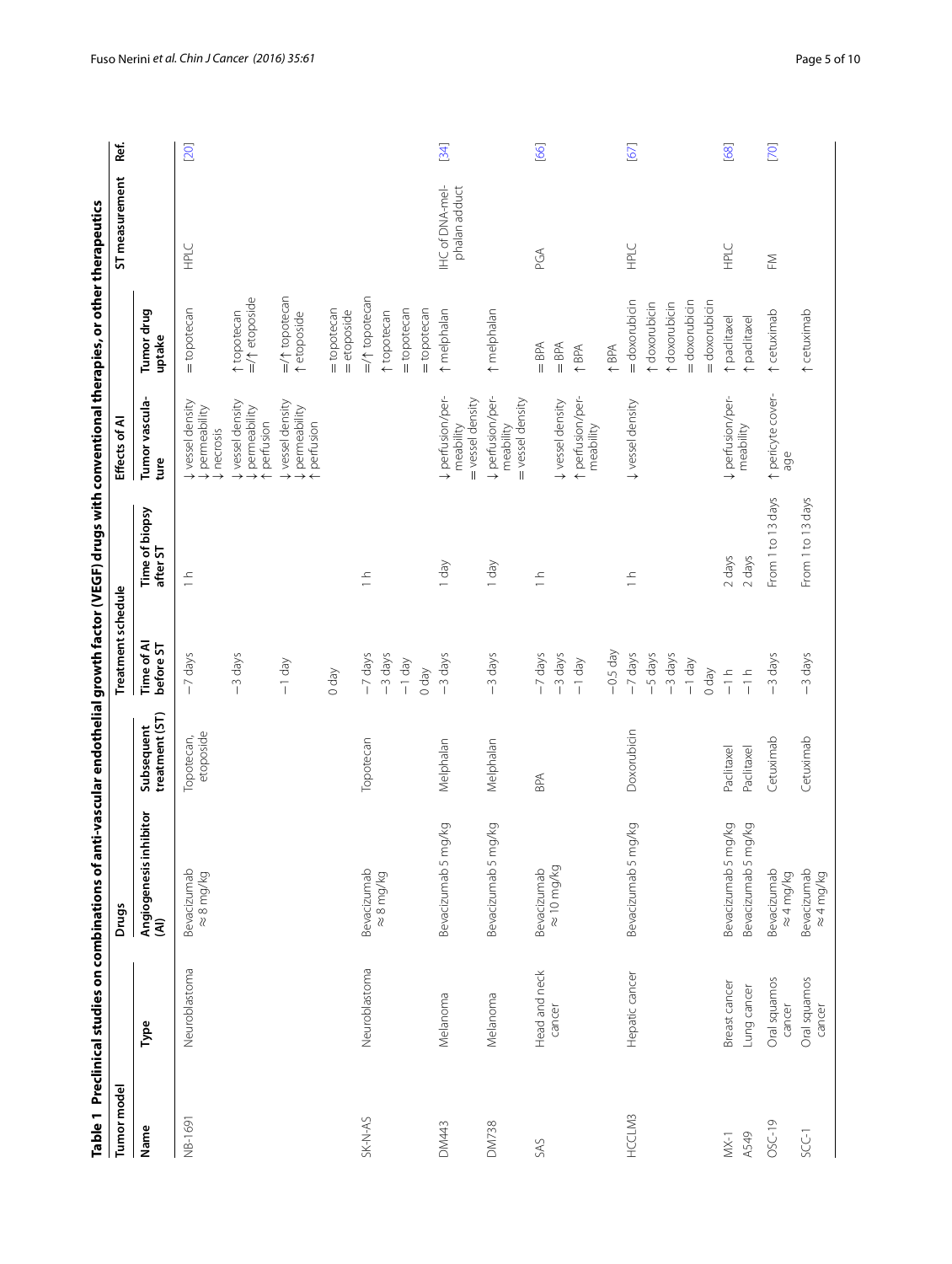| Table 1 continued |                   |                                |                                     |                               |                            |                                                                           |                                                      |                                    |              |
|-------------------|-------------------|--------------------------------|-------------------------------------|-------------------------------|----------------------------|---------------------------------------------------------------------------|------------------------------------------------------|------------------------------------|--------------|
| Tumor model       |                   | <b>Drugs</b>                   |                                     | Treatment schedule            |                            | Effects of AI                                                             |                                                      | ST measurement                     | Ref.         |
| Name              | Туре              | Angiogenesis inhibitor<br>(AI) | treatment (ST)<br>Subsequent        | Time of Al<br>before ST       | Time of biopsy<br>after ST | Tumor vascula-<br>ture                                                    | Tumor drug<br>uptake                                 |                                    |              |
| <b>U87MG</b>      | Glioblastoma      | Bevacizumab 10 mg/kg           | Temozolomide,<br>irinotecan         | -7 days                       | $\frac{1}{1}$              |                                                                           | =/1 irinotecan<br>$=$ / $\uparrow$ temozolo-<br>mide | HPLC                               | $\boxed{71}$ |
|                   |                   |                                |                                     | $Vep$ 0                       |                            |                                                                           | $=$ / $\uparrow$ temozolo-<br>=/1 irinotecan<br>mide |                                    |              |
| KPL4              | Breast cancer     | Bevacizumab 10 mg/kg           | Trastuzumab                         | -7 days                       | $\frac{1}{6}$              | Vessel density                                                            | trastuzumab                                          | multispectral ultra<br>ΣĚ          | $[72]$       |
|                   |                   |                                |                                     | -3 days<br>$-1$ day           |                            | Vessel density<br>Vessel density                                          | trastuzumab<br>trastuzumab                           |                                    |              |
| KPL4              | Breast cancer     | B20.4.1 10 mg/kg               | Trastuzumab                         | $-1$ day                      | From 1 to 7 days           | Vessel density<br>perfusion                                               | ↓ trastuzumab                                        | SPECT                              | $[73]$       |
| MMTV-HER2 Fo5     | Breast cancer     | B20.4.1 10 mg/kg               | Trastuzumab                         | $-1$ day                      | From 1 to 7 days           |                                                                           | trastuzumab                                          |                                    |              |
| <b>SUM149</b>     | Colon cancer      | Bevacizumab 10 mg/kg           | R1507 (Ab a<br>IGF1R)<br>Cetuximab, | -4 days                       | 3 days                     | Vessel density                                                            | U cetuximab<br><b>VR1507</b>                         | SPECT                              | $[74]$       |
| SKBR <sub>3</sub> | Breast cancer     | Bevacizumab 10 mg/kg           | R1507 (Ab a<br>IGF1R                | -4 days                       | 3 days                     |                                                                           | ↓R1507                                               |                                    |              |
| MDA-MB-435        | Breast cancer     | A461 1 mg/kg                   | Cisplatin + 5-FU                    | $-1$ day                      | $\frac{1}{1}$              | + perfusion/per-<br>meability                                             | <b>Urbelatio</b><br>$= 5 - FU$                       | ICP-AES (cisplatin)<br>HPLC (5-FU) | 75]          |
| $SKOV-3$          | Ovarian cancer    | ig/kg<br>Bevacizumab 5 m       | Trastuzumab                         | $-1, 2,$ and 5 days           | 1 and 6 days               | t pericyte cover-<br>Vessel density<br>age                                | trastuzumab                                          | PET                                | $[76]$       |
| OE19              | Esophageal cancer | py/6<br>Bevacizumab 5 m        | Trastuzumab                         | $-1$ , 2, and 5 days          | 1 and 6 days               |                                                                           | trastuzumab                                          |                                    |              |
| A2780-1A9         | Ovarian cancer    | img/kg<br>Bevacizumab ≈6       | Paclitaxel                          | $-5$ and $-1$ days            | From 0.25 h to 3<br>days   | Vessel diameter<br><b>↓</b> perfusion/per-<br>meability<br>¢ necrosis     | paclitaxel                                           | <b>HPLC MALDI</b>                  | $[77]$       |
| <b>IGROV1</b>     | Ovarian cancer    | Bevacizumab<br>≈6 mg/kg        | Paclitaxel                          | $-5$ and $-1$ days            | $\frac{1}{6}$              | Vessel diameter                                                           | = paclitaxel                                         |                                    |              |
| $HT-29$           | Colon cancer      | Bevacizumab<br>≈6 mg/kg        | Paclitaxel                          | 5 and -1 days<br>$\mathbf{I}$ | $\frac{1}{6}$              | Vessel density                                                            | = paclitaxel                                         |                                    |              |
| HT29              | Colon cancer      | A461 $\approx$ 8 mg/kg         | Irinotecan                          | $-7$ and $-3$ days            | $\frac{1}{1}$              | Vessel number/<br>t perfusion/per-<br>meability<br>diameter<br>= necrosis | $=$ SN-38 metabo-<br>=/1 irinotecan<br>Lite          | HPLC                               | $[78]$       |
|                   |                   |                                |                                     |                               |                            |                                                                           |                                                      |                                    |              |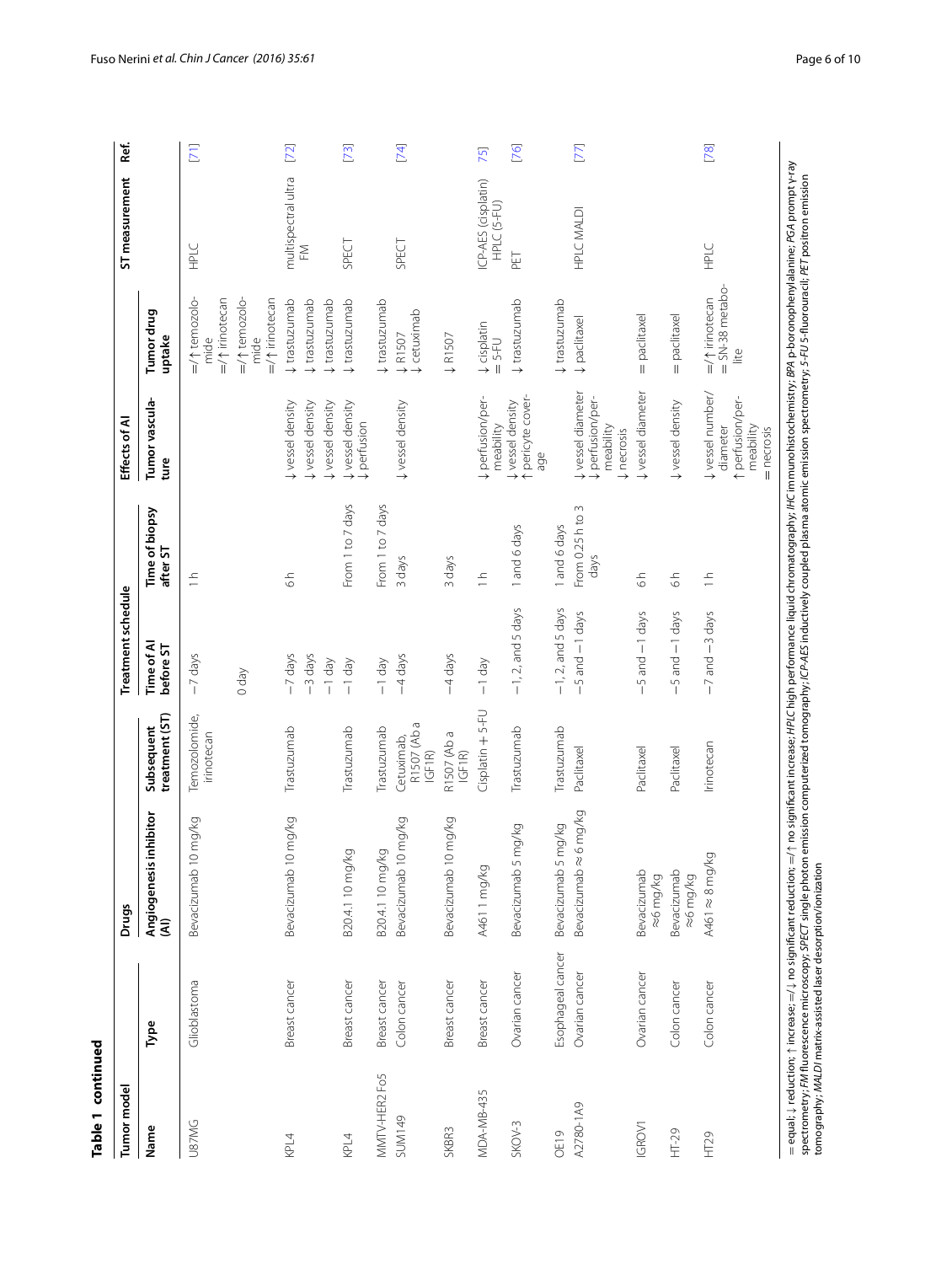potentiation of the combination with antiangiogenic treatment in solid tumors.

Different results were obtained combining anticancer antibodies with antiangiogenics. A preclinical study using multispectral fluorescence indicated that bevacizumab significantly hampered the penetration of trastuzumab (anti-HER2/neu receptor antibody)-Alexa750 in tumor tissue, despite a more uniform tumor vasculature [[72\]](#page-8-16). The antibody localized solely in the periphery of the bevacizumab-pretreated tumors. Similarly, Pastuskovas et al. [\[73](#page-8-22)] showed that anti-VEGF restricted trastuzumab distribution to the tumor margin, consistently with vessel localization. In RIP-Tag2 transgenic mice, the inhibition of VEGF signaling reduced the tumor vascularity. The antibody distribution per surviving tumor vessel was better. Antibodies given after antiangiogenics preferentially accumulate in the sleeves of basement membrane left behind by regressing tumor vessels [\[91](#page-9-2)].

#### **Conclusions**

VEGF inhibitors are mainly used in oncology with chemotherapy, but the mechanism by which antiangiogenic agents help chemotherapy is not completely understood. The outcome of using bevacizumab in combination with chemotherapy probably depends on the tumor type and stage and very closely on the dose/schedule of treatment.

It is widely recognized that vessel changes occur after antiangiogenic treatment, but how this can modify vessel patency, TIFP, hypoxia, and ultimately drug uptake and distribution is still not clear. Some preclinical studies reported functional improvement in tumor blood perfusion after angiogenesis inhibitors, with increased tumor exposure to cytotoxic drugs. However, in other studies, tumor vascular patency decreased and hypoxia increased, with impaired cytotoxic drug uptake. The causal relationships between the effect on the microvasculature, the TIFP reduction, and the trans-vascular transport of drugs are still not completely understood.

We have proposed that the greater antitumor activity of paclitaxel after bevacizumab is not necessarily due to high drug concentrations, but to the restoration of a more functional tumor microenvironment that facilitates the distribution of chemotherapy. Whether this holds true for other combination modalities, different angiogenesis inhibitors, and other chemotherapeutics remains to be established. It also needs to be shown whether this paradigm can be translated to patients' tumors under treatment. Monitoring the activity of antiangiogenics is a practical challenge in the clinical setting, where noninvasive imaging procedures need to be improved to monitor the administration and determine the efficacy of antiangiogenesis-based combination regimens in every tumor.

#### **Authors' contributions**

IFN and MC drafted the manuscript. FB participated in some of the studies. RG supervised and revised the manuscript. All authors read and approved the final manuscript.

#### **Acknowledgements**

The authors thank J.D. Baggott for editing the manuscript. This study was supported by Grants from the Italian Association for Cancer Research (IG14532 and 12182 to RG) and the Fondazione CARIPLO (No. 2011-0614 to MC). IFN has received a fellowship from the Fondazione Italiana per la Ricerca sul Cancro.

#### **Competing interests**

The authors declare that they have no competing interests.

Received: 12 April 2016 Accepted: 10 May 2016 Published online: 29 June 2016

#### **References**

- <span id="page-6-0"></span>1. Hanahan D, Weinberg RA. Hallmarks of cancer: the next generation. Cell. 2011;144(5):646–74. doi:[10.1016/j.cell.2011.02.013](http://dx.doi.org/10.1016/j.cell.2011.02.013).
- <span id="page-6-1"></span>2. Heath VL, Bicknell R. Anticancer strategies involving the vasculature. Nat Rev Clin Oncol. 2009;6(7):395–404. doi[:10.1038/nrclinonc.2009.52.](http://dx.doi.org/10.1038/nrclinonc.2009.52)
- <span id="page-6-2"></span>3. Cesca M, Bizzaro F, Zucchetti M, Giavazzi R. Tumor delivery of chemotherapy combined with inhibitors of angiogenesis and vascular targeting agents. Front Oncol. 2013;3:259. doi:[10.3389/fonc.2013.00259](http://dx.doi.org/10.3389/fonc.2013.00259).
- <span id="page-6-3"></span>4. Ocana A, Amir E, Vera F, Eisenhauer EA, Tannock IF. Addition of bevacizumab to chemotherapy for treatment of solid tumors: similar results but different conclusions. J Clin Oncol. 2011;29(3):254–6. doi:[10.1200/](http://dx.doi.org/10.1200/JCO.2010.32.0275) [JCO.2010.32.0275.](http://dx.doi.org/10.1200/JCO.2010.32.0275)
- <span id="page-6-4"></span>5. Gaya A, Tse V. A preclinical and clinical review of aflibercept for the management of cancer. Cancer Treat Rev. 2012;38(5):484–93. doi[:10.1016/j.](http://dx.doi.org/10.1016/j.ctrv.2011.12.008) [ctrv.2011.12.008.](http://dx.doi.org/10.1016/j.ctrv.2011.12.008)
- <span id="page-6-5"></span>6. Matrana MR, Atkinson B, Jonasch E, Tannir NM. Emerging targeted therapies in metastatic renal cell carcinoma. Curr Clin Pharmacol. 2011;6(3):189–98. doi[:10.2174/157488411797189398.](http://dx.doi.org/10.2174/157488411797189398)
- <span id="page-6-6"></span>7. Ellis LM, Hicklin DJ. VEGF-targeted therapy: mechanisms of anti-tumour activity. Nat Rev Cancer. 2008;8(8):579–91. doi[:10.1038/nrc2403](http://dx.doi.org/10.1038/nrc2403).
- <span id="page-6-7"></span>Giavazzi R, Bani MR, Taraboletti G. Tumor-host interaction in the optimization of paclitaxel-based combination therapies with vascular targeting compounds. Cancer Metastasis Rev. 2007;26(3–4):481–8. doi:[10.1007/](http://dx.doi.org/10.1007/s10555-007-9074-y) [s10555-007-9074-y](http://dx.doi.org/10.1007/s10555-007-9074-y).
- <span id="page-6-8"></span>9. Heldin CH, Rubin K, Pietras K, Ostman A. High interstitial fluid pressure—an obstacle in cancer therapy. Nat Rev Cancer. 2004;4(10):806–13. doi:[10.1038/nrc1456.](http://dx.doi.org/10.1038/nrc1456)
- <span id="page-6-9"></span>10. Carmeliet P, Jain RK. Molecular mechanisms and clinical applications of angiogenesis. Nature. 2011;473(7347):298–307. doi:[10.1038/nature10144](http://dx.doi.org/10.1038/nature10144).
- <span id="page-6-10"></span>11. Jain RK. Normalizing tumor microenvironment to treat cancer: bench to bedside to biomarkers. J Clin Oncol. 2013;31(17):2205–18. doi[:10.1200/](http://dx.doi.org/10.1200/JCO.2012.46.3653) [JCO.2012.46.3653.](http://dx.doi.org/10.1200/JCO.2012.46.3653)
- <span id="page-6-11"></span>12. Goel S, Duda DG, Xu L, Munn LL, Boucher Y, Fukumura D, et al. Normalization of the vasculature for treatment of cancer and other diseases. Physiol Rev. 2011;91(3):1071–121. doi:[10.1152/physrev.00038.2010](http://dx.doi.org/10.1152/physrev.00038.2010).
- <span id="page-6-12"></span>13. Jayson GC, Hicklin DJ, Ellis LM. Antiangiogenic therapy—evolving view based on clinical trial results. Nat Rev Clin Oncol. 2012;9(5):297–303. doi:[10.1038/nrclinonc.2012.8](http://dx.doi.org/10.1038/nrclinonc.2012.8).
- 14. Batchelor TT, Duda DG, di Tomaso E, Ancukiewicz M, Plotkin SR, Gerstner E, et al. Phase II study of cediranib, an oral pan-vascular endothelial growth factor receptor tyrosine kinase inhibitor, in patients with recurrent glioblastoma. J Clin Oncol. 2010;28(17):2817–23. doi:[10.1200/JCO.2009.26.3988.](http://dx.doi.org/10.1200/JCO.2009.26.3988)
- 15. Sorensen AG, Batchelor TT, Zhang WT, Chen PJ, Yeo P, Wang M, et al. A "vascular normalization index" as potential mechanistic biomarker to predict survival after a single dose of cediranib in recurrent glioblastoma patients. Cancer Res. 2009;69(13):5296–300. doi[:10.1158/0008-5472.CAN-09-0814.](http://dx.doi.org/10.1158/0008-5472.CAN-09-0814)
- 16. Willett CG, Duda DG, di Tomaso E, Boucher Y, Ancukiewicz M, Sahani DV, et al. Efficacy, safety, and biomarkers of neoadjuvant bevacizumab, radiation therapy, and fluorouracil in rectal cancer: a multidisciplinary phase II study. J Clin Oncol. 2009;27(18):3020–6. doi:[10.1200/JCO.2008.21.1771.](http://dx.doi.org/10.1200/JCO.2008.21.1771)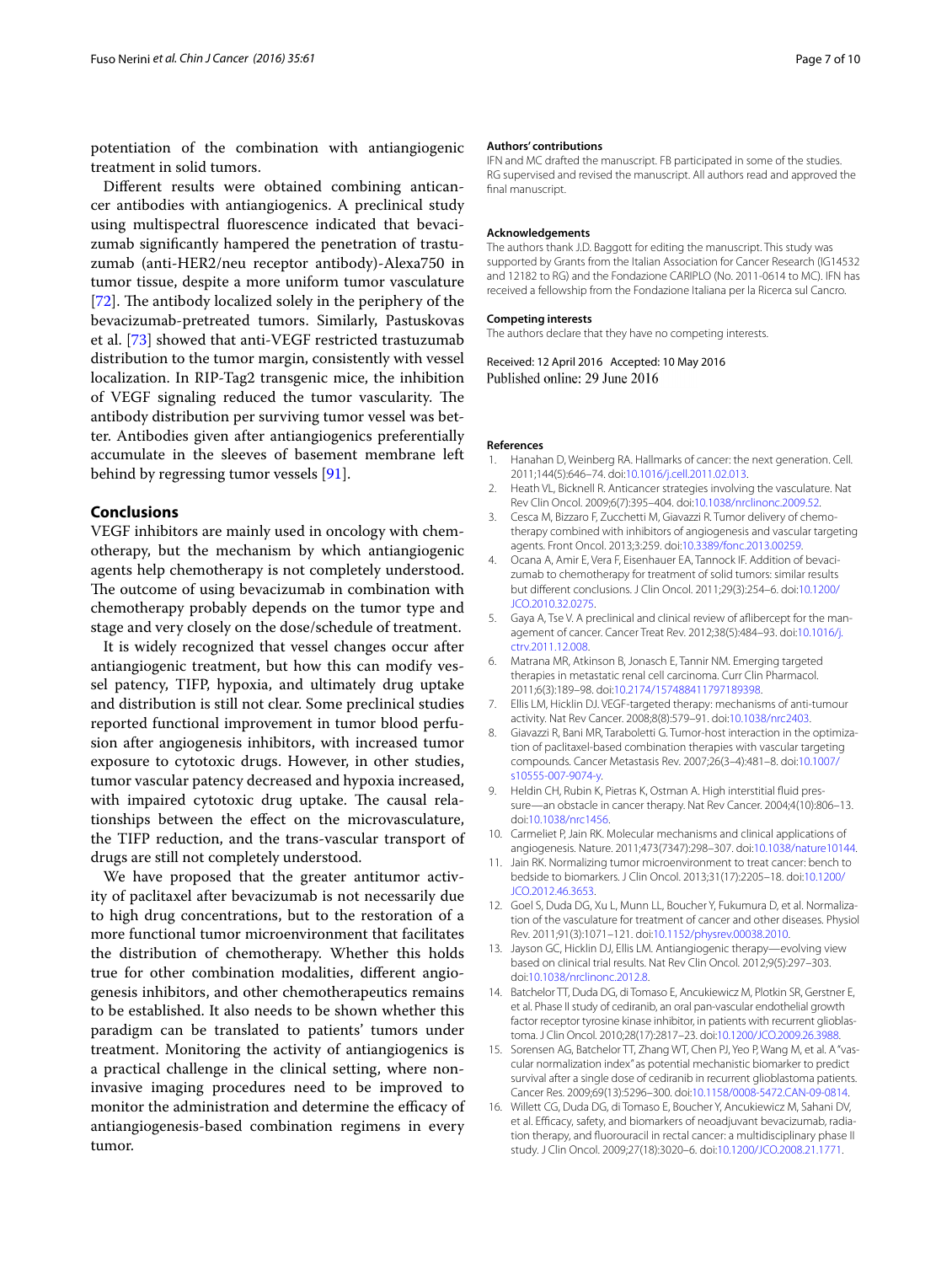- <span id="page-7-0"></span>17. Fischer I, Cunliffe CH, Bollo RJ, Raza S, Monoky D, Chiriboga L, et al. High-grade glioma before and after treatment with radiation and Avastin: initial observations. Neuro Oncol. 2008;10(5):700–8. doi:[10.1215/15228517-2008-042.](http://dx.doi.org/10.1215/15228517-2008-042)
- <span id="page-7-1"></span>18. Willett CG, Boucher Y, di Tomaso E, Duda DG, Munn LL, Tong RT, et al. Direct evidence that the VEGF-specific antibody bevacizumab has antivascular effects in human rectal cancer. Nat Med. 2004;10(2):145–7. doi:[10.1038/nm988.](http://dx.doi.org/10.1038/nm988)
- <span id="page-7-2"></span>19. Turetschek K, Preda A, Novikov V, Brasch RC, Weinmann HJ, Wunderbaldinger P, et al. Tumor microvascular changes in antiangiogenic treatment: assessment by magnetic resonance contrast media of different molecular weights. J Magn Reson Imaging. 2004;20(1):138–44. doi:[10.1002/jmri.20049.](http://dx.doi.org/10.1002/jmri.20049)
- <span id="page-7-12"></span>20. Dickson PV, Hamner JB, Sims TL, Fraga CH, Ng CY, Rajasekeran S, et al. Bevacizumab-induced transient remodeling of the vasculature in neuroblastoma xenografts results in improved delivery and efficacy of systemically administered chemotherapy. Clin Cancer Res. 2007;13(13):3942–50. doi:[10.1158/1078-0432.CCR-07-0278](http://dx.doi.org/10.1158/1078-0432.CCR-07-0278).
- <span id="page-7-3"></span>21. Franco M, Man S, Chen L, Emmenegger U, Shaked Y, Cheung AM, et al. Targeted anti-vascular endothelial growth factor receptor-2 therapy leads to short-term and long-term impairment of vascular function and increase in tumor hypoxia. Cancer Res. 2006;66(7):3639–48. doi:[10.1158/0008-5472.CAN-05-3295](http://dx.doi.org/10.1158/0008-5472.CAN-05-3295).
- <span id="page-7-4"></span>22. von Baumgarten L, Brucker D, Tirniceru A, Kienast Y, Grau S, Burgold S, et al. Bevacizumab has differential and dose-dependent effects on glioma blood vessels and tumor cells. Clin Cancer Res. 2011;17(19):6192– 205. doi:[10.1158/1078-0432.CCR-10-1868.](http://dx.doi.org/10.1158/1078-0432.CCR-10-1868)
- <span id="page-7-5"></span>23. Rajendran R, Huang W, Tang AM, Liang JM, Choo S, Reese T, et al. Early detection of antiangiogenic treatment responses in a mouse xenograft tumor model using quantitative perfusion MRI. Cancer Med. 2014;3(1):47–60. doi:[10.1002/cam4.177](http://dx.doi.org/10.1002/cam4.177).
- <span id="page-7-6"></span>24. Koukourakis MI, Mavanis I, Kouklakis G, Pitiakoudis M, Minopoulos G, Manolas C, et al. Early antivascular effects of bevacizumab anti-VEGF monoclonal antibody on colorectal carcinomas assessed with functional CT imaging. Am J Clin Oncol. 2007;30(3):315–8. doi[:10.1097/01.](http://dx.doi.org/10.1097/01.coc.0000258119.90805.ca) [coc.0000258119.90805.ca.](http://dx.doi.org/10.1097/01.coc.0000258119.90805.ca)
- 25. Liu G, Rugo HS, Wilding G, McShane TM, Evelhoch JL, Ng C, et al. Dynamic contrast-enhanced magnetic resonance imaging as a pharmacodynamic measure of response after acute dosing of AG-013736, an oral angiogenesis inhibitor, in patients with advanced solid tumors: results from a phase I study. J Clin Oncol. 2005;23(24):5464–73. doi[:10.1200/](http://dx.doi.org/10.1200/JCO.2005.04.143) [JCO.2005.04.143](http://dx.doi.org/10.1200/JCO.2005.04.143).
- 26. Yao JC, Phan A, Hoff PM, Chen HX, Charnsangavej C, Yeung SC, et al. Targeting vascular endothelial growth factor in advanced carcinoid tumor: a random assignment phase II study of depot octreotide with bevacizumab and pegylated interferon alpha-2b. J Clin Oncol. 2008;26(8):1316– 23. doi:[10.1200/JCO.2007.13.6374.](http://dx.doi.org/10.1200/JCO.2007.13.6374)
- 27. Baar J, Silverman P, Lyons J, Fu P, Abdul-Karim F, Ziats N, et al. A vasculature-targeting regimen of preoperative docetaxel with or without bevacizumab for locally advanced breast cancer: impact on angiogenic biomarkers. Clin Cancer Res. 2009;15(10):3583–90. doi[:10.1158/1078-](http://dx.doi.org/10.1158/1078-0432.CCR-08-2917) [0432.CCR-08-2917](http://dx.doi.org/10.1158/1078-0432.CCR-08-2917).
- 28. Wedam SB, Low JA, Yang SX, Chow CK, Choyke P, Danforth D, et al. Antiangiogenic and antitumor effects of bevacizumab in patients with inflammatory and locally advanced breast cancer. J Clin Oncol. 2006;24(5):769–77. doi:[10.1200/JCO.2005.03.4645.](http://dx.doi.org/10.1200/JCO.2005.03.4645)
- <span id="page-7-7"></span>29. Guo J, Glass JO, McCarville MB, Shulkin BL, Daryani VM, Stewart CF, et al. Assessing vascular effects of adding bevacizumab to neoadjuvant chemotherapy in osteosarcoma using DCE-MRI. Br J Cancer. 2015;113(9):1282– 8. doi[:10.1038/bjc.2015.351](http://dx.doi.org/10.1038/bjc.2015.351).
- <span id="page-7-8"></span>30. Robinson ES, Khankin EV, Choueiri TK, Dhawan MS, Rogers MJ, Karumanchi SA, et al. Suppression of the nitric oxide pathway in metastatic renal cell carcinoma patients receiving vascular endothelial growth factorsignaling inhibitors. Hypertension. 2010;56(6):1131–6. doi[:10.1161/](http://dx.doi.org/10.1161/HYPERTENSIONAHA.110.160481) [HYPERTENSIONAHA.110.160481](http://dx.doi.org/10.1161/HYPERTENSIONAHA.110.160481).
- <span id="page-7-9"></span>31. Azzi S, Hebda JK, Gavard J. Vascular permeability and drug delivery in cancers. Front Oncol. 2013;3:211. doi[:10.3389/fonc.2013.00211.](http://dx.doi.org/10.3389/fonc.2013.00211)
- <span id="page-7-10"></span>32. Sorensen AG, Emblem KE, Polaskova P, Jennings D, Kim H, Ancukiewicz M, et al. Increased survival of glioblastoma patients who respond to antiangiogenic therapy with elevated blood perfusion. Cancer Res. 2012;72(2):402–7. doi[:10.1158/0008-5472.CAN-11-2464.](http://dx.doi.org/10.1158/0008-5472.CAN-11-2464)
- <span id="page-7-11"></span>33. Fadnes HO, Reed RK, Aukland K. Interstitial fluid pressure in rats measured with a modified wick technique. Microvasc Res. 1977;14(1):27–36.
- <span id="page-7-13"></span>34. Turley RS, Fontanella AN, Padussis JC, Toshimitsu H, Tokuhisa Y, Cho EH, et al. Bevacizumab-induced alterations in vascular permeability and drug delivery: a novel approach to augment regional chemotherapy for in-transit melanoma. Clin Cancer Res. 2012;18(12):3328–39. doi:[10.1158/1078-0432.CCR-11-3000](http://dx.doi.org/10.1158/1078-0432.CCR-11-3000).
- <span id="page-7-14"></span>35. Keunen O, Johansson M, Oudin A, Sanzey M, Rahim SA, Fack F, et al. Anti-VEGF treatment reduces blood supply and increases tumor cell invasion in glioblastoma. Proc Natl Acad Sci USA. 2011;108(9):3749–54. doi:[10.1073/pnas.1014480108.](http://dx.doi.org/10.1073/pnas.1014480108)
- <span id="page-7-15"></span>36. Winkler F, Kozin SV, Tong RT, Chae SS, Booth MF, Garkavtsev I, et al. Kinetics of vascular normalization by VEGFR2 blockade governs brain tumor response to radiation: role of oxygenation, angiopoietin-1, and matrix metalloproteinases. Cancer Cell. 2004;6(6):553–63. doi:[10.1016/j.ccr.2004.10.011.](http://dx.doi.org/10.1016/j.ccr.2004.10.011)
- <span id="page-7-16"></span>37. Jain RK. Antiangiogenesis strategies revisited: from starving tumors to alleviating hypoxia. Cancer Cell. 2014;26(5):605–22. doi[:10.1016/j.ccell.2014.10.006](http://dx.doi.org/10.1016/j.ccell.2014.10.006).
- <span id="page-7-17"></span>38. Klement G, Baruchel S, Rak J, Man S, Clark K, Hicklin DJ, et al. Continuous low-dose therapy with vinblastine and VEGF receptor-2 antibody induces sustained tumor regression without overt toxicity. J Clin Invest. 2000;105(8):R15–24. doi:[10.1172/JCI8829.](http://dx.doi.org/10.1172/JCI8829)
- 39. Tonra JR, Deevi DS, Corcoran E, Li H, Wang S, Carrick FE, et al. Synergistic antitumor effects of combined epidermal growth factor receptor and vascular endothelial growth factor receptor-2 targeted therapy. Clin Cancer Res. 2006;12(7 Pt 1):2197–207. doi[:10.1158/1078-0432.CCR-05-1682.](http://dx.doi.org/10.1158/1078-0432.CCR-05-1682)
- <span id="page-7-18"></span>40. Oliva P, Decio A, Castiglioni V, Bassi A, Pesenti E, Cesca M, et al. Cisplatin plus paclitaxel and maintenance of bevacizumab on tumour progression, dissemination, and survival of ovarian carcinoma xenograft models. Br J Cancer. 2012;107(2):360–9. doi[:10.1038/bjc.2012.261](http://dx.doi.org/10.1038/bjc.2012.261).
- <span id="page-7-19"></span>41. Vredenburgh JJ, Desjardins A, Herndon JE 2nd, Dowell JM, Reardon DA, Quinn JA, et al. Phase II trial of bevacizumab and irinotecan in recurrent malignant glioma. Clin Cancer Res. 2007;13(4):1253–9. doi[:10.1158/1078-0432.CCR-06-2309.](http://dx.doi.org/10.1158/1078-0432.CCR-06-2309)
- <span id="page-7-20"></span>42. Giantonio BJ, Catalano PJ, Meropol NJ, O'Dwyer PJ, Mitchell EP, Alberts SR, et al. Bevacizumab in combination with oxaliplatin, fluorouracil, and leucovorin (FOLFOX4) for previously treated metastatic colorectal cancer: results from the Eastern Cooperative Oncology Group Study E3200. J Clin Oncol. 2007;25(12):1539–44. doi[:10.1200/JCO.2006.09.6305.](http://dx.doi.org/10.1200/JCO.2006.09.6305)
- 43. Saltz LB, Clarke S, Diaz-Rubio E, Scheithauer W, Figer A, Wong R, et al. Bevacizumab in combination with oxaliplatin-based chemotherapy as first-line therapy in metastatic colorectal cancer: a randomized phase III study. J Clin Oncol. 2008;26(12):2013–9. doi:[10.1200/JCO.2007.14.9930.](http://dx.doi.org/10.1200/JCO.2007.14.9930)
- 44. Reck M, von Pawel J, Zatloukal P, Ramlau R, Gorbounova V, Hirsh V, et al. Phase III trial of cisplatin plus gemcitabine with either placebo or bevacizumab as first-line therapy for nonsquamous non-small-cell lung cancer: AVAil. J Clin Oncol. 2009;27(8):1227–34. doi[:10.1200/JCO.2007.14.5466](http://dx.doi.org/10.1200/JCO.2007.14.5466).
- <span id="page-7-21"></span>45. Tebbutt NC, Wilson K, Gebski VJ, Cummins MM, Zannino D, van Hazel GA, et al. Capecitabine, bevacizumab, and mitomycin in first-line treatment of metastatic colorectal cancer: results of the Australasian Gastrointestinal Trials Group Randomized Phase III MAX Study. J Clin Oncol. 2010;28(19):3191–8. doi:[10.1200/JCO.2009.27.7723](http://dx.doi.org/10.1200/JCO.2009.27.7723).
- <span id="page-7-22"></span>46. Hurwitz H, Fehrenbacher L, Novotny W, Cartwright T, Hainsworth J, Heim W, et al. Bevacizumab plus irinotecan, fluorouracil, and leucovorin for metastatic colorectal cancer. N Engl J Med. 2004;350(23):2335–42. doi:[10.1056/NEJMoa032691.](http://dx.doi.org/10.1056/NEJMoa032691)
- <span id="page-7-23"></span>47. Sandler A, Gray R, Perry MC, Brahmer J, Schiller JH, Dowlati A, et al. Paclitaxel-carboplatin alone or with bevacizumab for non-small-cell lung cancer. N Engl J Med. 2006;355(24):2542–50. doi[:10.1056/NEJMoa061884.](http://dx.doi.org/10.1056/NEJMoa061884)
- <span id="page-7-24"></span>48. Tewari KS, Sill MW, Long HJ 3rd, Penson RT, Huang H, Ramondetta LM, et al. Improved survival with bevacizumab in advanced cervical cancer. N Engl J Med. 2014;370(8):734–43. doi[:10.1056/NEJMoa1309748.](http://dx.doi.org/10.1056/NEJMoa1309748)
- <span id="page-7-25"></span>49. Burger RA, Brady MF, Bookman MA, Fleming GF, Monk BJ, Huang H, et al. Incorporation of bevacizumab in the primary treatment of ovarian cancer. N Engl J Med. 2011;365(26):2473–83. doi:[10.1056/NEJMoa1104390](http://dx.doi.org/10.1056/NEJMoa1104390).
- 50. Perren TJ, Swart AM, Pfisterer J, Ledermann JA, Pujade-Lauraine E, Kristensen G, et al. A phase 3 trial of bevacizumab in ovarian cancer. N Engl J Med. 2011;365(26):2484–96. doi[:10.1056/NEJMoa1103799](http://dx.doi.org/10.1056/NEJMoa1103799).
- 51. Stark D, Nankivell M, Pujade-Lauraine E, Kristensen G, Elit L, Stockler M, et al. Standard chemotherapy with or without bevacizumab in advanced ovarian cancer: quality-of-life outcomes from the International Collaboration on Ovarian Neoplasms (ICON7) phase 3 randomised trial. Lancet Oncol. 2013;14(3):236–43. doi:[10.1016/S1470-2045\(12\)70567-3](http://dx.doi.org/10.1016/S1470-2045(12)70567-3).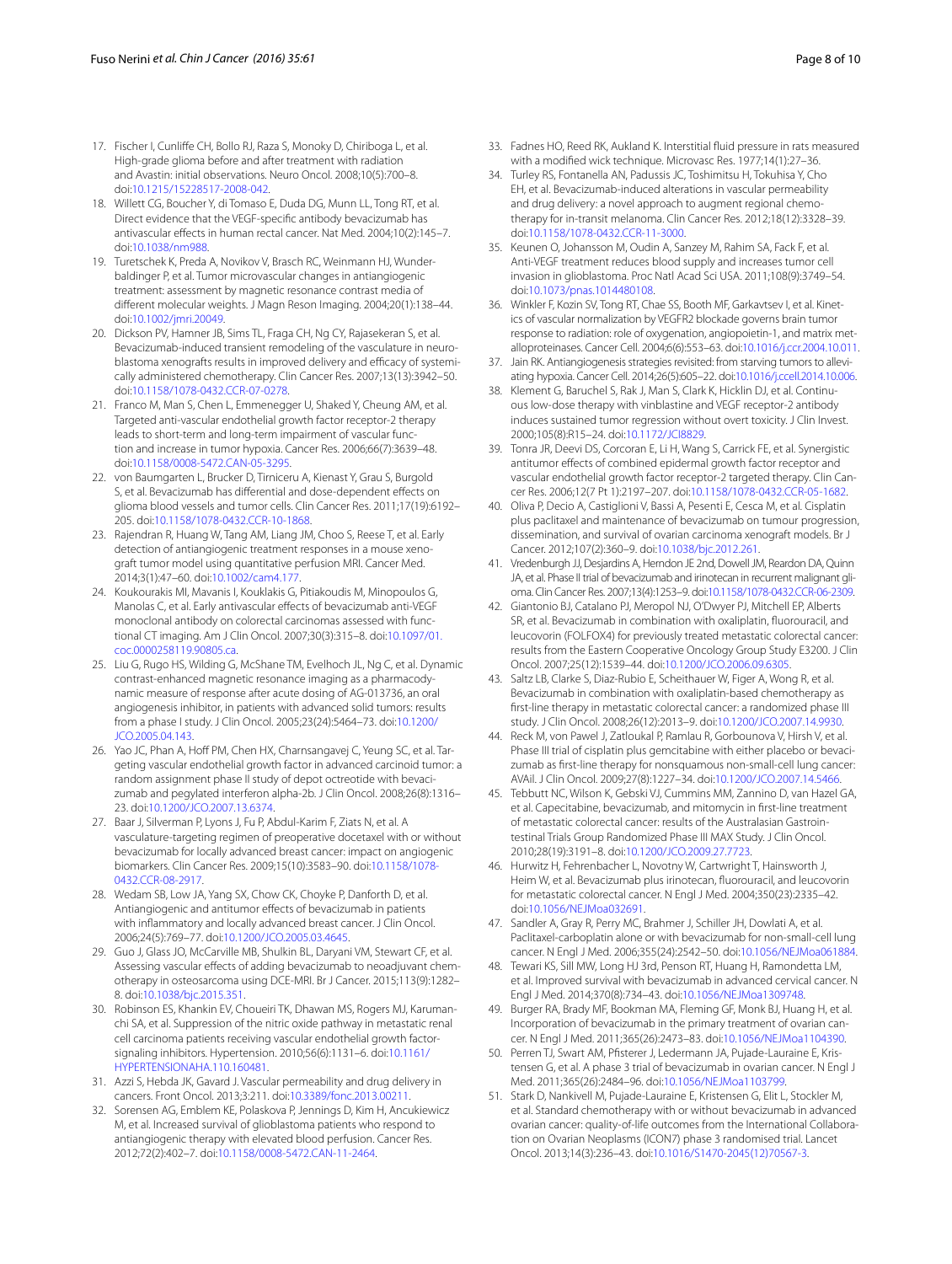- <span id="page-8-0"></span>52. Della Pepa C, Tonini G, Pisano C, Di Napoli M, Cecere SC, Tambaro R, et al. Ovarian cancer standard of care: are there real alternatives? Chin J Cancer. 2015;34(1):17–27. doi[:10.5732/cjc.014.10274](http://dx.doi.org/10.5732/cjc.014.10274).
- <span id="page-8-1"></span>53. Hudis CA. Clinical implications of antiangiogenic therapies. Oncology (Williston Park). 2005;19(4 Suppl 3):26–31.
- <span id="page-8-2"></span>54. Le Serve AW, Hellmann K. Metastases and the normalization of tumour blood vessels by ICRF 159: a new type of drug action. Br Med J. 1972;1(5800):597–601.
- <span id="page-8-3"></span>55. Jain RK. Normalizing tumor vasculature with anti-angiogenic therapy: a new paradigm for combination therapy. Nat Med. 2001;7(9):987–9. doi:[10.1038/nm0901-987.](http://dx.doi.org/10.1038/nm0901-987)
- <span id="page-8-4"></span>56. Tredan O, Galmarini CM, Patel K, Tannock IF. Drug resistance and the solid tumor microenvironment. J Natl Cancer Inst. 2007;99(19):1441–54. doi:[10.1093/jnci/djm135.](http://dx.doi.org/10.1093/jnci/djm135)
- <span id="page-8-5"></span>57. Shaked Y, Henke E, Roodhart JM, Mancuso P, Langenberg MH, Colleoni M, et al. Rapid chemotherapy-induced acute endothelial progenitor cell mobilization: implications for antiangiogenic drugs as chemosensitizing agents. Cancer Cell. 2008;14(3):263–73. doi[:10.1016/j.ccr.2008.08.001.](http://dx.doi.org/10.1016/j.ccr.2008.08.001)
- <span id="page-8-6"></span>58. Castelli C, Rivoltini L, Rodolfo M, Tazzari M, Belgiovine C, Allavena P. Modulation of the myeloid compartment of the immune system by angiogenic- and kinase inhibitor-targeted anti-cancer therapies. Cancer Immunol Immunother. 2015;64(1):83–9. doi[:10.1007/s00262-014-1576-1](http://dx.doi.org/10.1007/s00262-014-1576-1).
- <span id="page-8-7"></span>59. Ebos JM, Lee CR, Cruz-Munoz W, Bjarnason GA, Christensen JG, Kerbel RS. Accelerated metastasis after short-term treatment with a potent inhibitor of tumor angiogenesis. Cancer Cell. 2009;15(3):232–9. doi[:10.1016/j.](http://dx.doi.org/10.1016/j.ccr.2009.01.021) [ccr.2009.01.021](http://dx.doi.org/10.1016/j.ccr.2009.01.021).
- 60. Paez-Ribes M, Allen E, Hudock J, Takeda T, Okuyama H, Vinals F, et al. Antiangiogenic therapy elicits malignant progression of tumors to increased local invasion and distant metastasis. Cancer Cell. 2009;15(3):220–31. doi:[10.1016/j.ccr.2009.01.027.](http://dx.doi.org/10.1016/j.ccr.2009.01.027)
- <span id="page-8-8"></span>61. Qian CN, Tan MH, Yang JP, Cao Y. Revisiting tumor angiogenesis: vessel cooption, vessel remodeling, and cancer cell-derived vasculature formation. Chin J Cancer. 2016;35(1):10. doi[:10.1186/s40880-015-0070-2](http://dx.doi.org/10.1186/s40880-015-0070-2).
- <span id="page-8-9"></span>62. Rovida A, Castiglioni V, Decio A, Scarlato V, Scanziani E, Giavazzi R, et al. Chemotherapy counteracts metastatic dissemination induced by antiangiogenic treatment in mice. Mol Cancer Ther. 2013;12(10):2237–47. doi:[10.1158/1535-7163.MCT-13-0244](http://dx.doi.org/10.1158/1535-7163.MCT-13-0244).
- <span id="page-8-10"></span>63. Ranieri G, Patruno R, Ruggieri E, Montemurro S, Valerio P, Ribatti D. Vascular endothelial growth factor (VEGF) as a target of bevacizumab in cancer: from the biology to the clinic. Curr Med Chem. 2006;13(16):1845–57.
- <span id="page-8-11"></span>64. Blagoev KB, Wilkerson J, Stein WD, Motzer RJ, Bates SE, Fojo AT. Sunitinib does not accelerate tumor growth in patients with metastatic renal cell carcinoma. Cell Rep. 2013;3(2):277–81. doi:[10.1016/j.celrep.2013.01.015.](http://dx.doi.org/10.1016/j.celrep.2013.01.015)
- <span id="page-8-12"></span>65. Ebos JM, Kerbel RS. Antiangiogenic therapy: impact on invasion, disease progression, and metastasis. Nat Rev Clin Oncol. 2011;8(4):210–21. doi:[10.1038/nrclinonc.2011.21](http://dx.doi.org/10.1038/nrclinonc.2011.21).
- <span id="page-8-13"></span>66. Kabbinavar F, Hurwitz HI, Fehrenbacher L, Meropol NJ, Novotny WF, Lieberman G, et al. Phase II, randomized trial comparing bevacizumab plus fluorouracil (FU)/leucovorin (LV) with FU/LV alone in patients with metastatic colorectal cancer. J Clin Oncol. 2003;21(1):60–5.
- <span id="page-8-14"></span>67. Zhou F, Hu J, Shao JH, Zou SB, Shen SL, Luo ZQ. Metronomic chemotherapy in combination with antiangiogenic treatment induces mosaic vascular reduction and tumor growth inhibition in hepatocellular carcinoma xenografts. J Cancer Res Clin Oncol. 2012;138(11):1879–90. doi:[10.1007/](http://dx.doi.org/10.1007/s00432-012-1270-7) [s00432-012-1270-7.](http://dx.doi.org/10.1007/s00432-012-1270-7)
- <span id="page-8-18"></span>68. Liu Y, Suzuki M, Masunaga S, Chen YW, Kashino G, Tanaka H, et al. Effect of bevacizumab treatment on p-boronophenylalanine distribution in murine tumor. J Radiat Res. 2013;54(2):260–7. doi[:10.1093/jrr/rrs102](http://dx.doi.org/10.1093/jrr/rrs102).
- <span id="page-8-20"></span>69. Yanagisawa M, Yorozu K, Kurasawa M, Nakano K, Furugaki K, Yamashita Y, et al. Bevacizumab improves the delivery and efficacy of paclitaxel. Anticancer Drugs. 2010;21(7):687–94. doi[:10.1097/](http://dx.doi.org/10.1097/CAD.0b013e32833b7598) [CAD.0b013e32833b7598](http://dx.doi.org/10.1097/CAD.0b013e32833b7598).
- <span id="page-8-35"></span>70. Chung TK, Warram J, Day KE, Hartman Y, Rosenthal EL. Time-dependent pretreatment with bevacuzimab increases tumor specific uptake of cetuximab in preclinical oral cavity cancer studies. Cancer Biol Ther. 2015;16(5):790–8. doi[:10.1080/15384047.2015.1016664](http://dx.doi.org/10.1080/15384047.2015.1016664).
- <span id="page-8-15"></span>71. Goldwirt L, Beccaria K, Carpentier A, Idbaih A, Schmitt C, Levasseur C, et al. Preclinical impact of bevacizumab on brain and tumor distribution of irinotecan and temozolomide. J Neurooncol. 2015;122(2):273–81. doi:[10.1007/s11060-015-1717-1.](http://dx.doi.org/10.1007/s11060-015-1717-1)
- <span id="page-8-16"></span>72. Dobosz M, Ntziachristos V, Scheuer W, Strobel S. Multispectral fluorescence ultramicroscopy: three-dimensional visualization and automatic quantification of tumor morphology, drug penetration, and antiangiogenic treatment response. Neoplasia. 2014;16(1):1–13. doi[:10.1593/](http://dx.doi.org/10.1593/neo.131848) [neo.131848.](http://dx.doi.org/10.1593/neo.131848)
- <span id="page-8-22"></span>73. Pastuskovas CV, Mundo EE, Williams SP, Nayak TK, Ho J, Ulufatu S, et al. Effects of anti-VEGF on pharmacokinetics, biodistribution, and tumor penetration of trastuzumab in a preclinical breast cancer model. Mol Cancer Ther. 2012;11(3):752–62. doi:[10.1158/1535-7163.MCT-11-0742-T.](http://dx.doi.org/10.1158/1535-7163.MCT-11-0742-T)
- <span id="page-8-29"></span>74. Heskamp S, Boerman OC, Molkenboer-Kuenen JD, Oyen WJ, van der Graaf WT, van Laarhoven HW. Bevacizumab reduces tumor targeting of antiepidermal growth factor and anti-insulin-like growth factor 1 receptor antibodies. Int J Cancer. 2013;133(2):307–14. doi[:10.1002/ijc.28046](http://dx.doi.org/10.1002/ijc.28046).
- <span id="page-8-21"></span>75. Daldrup-Link HE, Okuhata Y, Wolfe A, Srivastav S, Oie S, Ferrara N, et al. Decrease in tumor apparent permeability-surface area product to a MRI macromolecular contrast medium following angiogenesis inhibition with correlations to cytotoxic drug accumulation. Microcirculation. 2004;11(5):387–96. doi:[10.1080/10739680490457665.](http://dx.doi.org/10.1080/10739680490457665)
- <span id="page-8-30"></span>76. Arjaans M, Oude Munnink TH, Oosting SF, Terwisscha van Scheltinga AG, Gietema JA, Garbacik ET, et al. Bevacizumab-induced normalization of blood vessels in tumors hampers antibody uptake. Cancer Res. 2013;73(11):3347–55. doi[:10.1158/0008-5472.CAN-12-3518.](http://dx.doi.org/10.1158/0008-5472.CAN-12-3518)
- <span id="page-8-17"></span>77. Cesca M, Morosi L, Berndt A, Fuso Nerini I, Frapolli R, Richter P, et al. Bevacizumab-induced inhibition of angiogenesis promotes a more homogeneous intratumoral distribution of paclitaxel, improving the antitumor response. Mol Cancer Ther. 2016;15(1):125–35. doi[:10.1158/1535-](http://dx.doi.org/10.1158/1535-7163.MCT-15-0063) [7163.MCT-15-0063.](http://dx.doi.org/10.1158/1535-7163.MCT-15-0063)
- <span id="page-8-19"></span>78. Wildiers H, Guetens G, De Boeck G, Verbeken E, Landuyt B, Landuyt W, et al. Effect of antivascular endothelial growth factor treatment on the intratumoral uptake of CPT-11. Br J Cancer. 2003;88(12):1979–86. doi:[10.1038/sj.bjc.6601005](http://dx.doi.org/10.1038/sj.bjc.6601005).
- <span id="page-8-23"></span>79. Cesca M, Frapolli R, Berndt A, Scarlato V, Richter P, Kosmehl H, et al. The effects of vandetanib on paclitaxel tumor distribution and antitumor activity in a xenograft model of human ovarian carcinoma. Neoplasia. 2009;11(11):1155–64.
- <span id="page-8-24"></span>80. Bello E, Taraboletti G, Colella G, Zucchetti M, Forestieri D, Licandro SA, et al. The tyrosine kinase inhibitor E-3810 combined with paclitaxel inhibits the growth of advanced-stage triple-negative breast cancer xenografts. Mol Cancer Ther. 2013;12(2):131–40. doi:[10.1158/1535-7163.](http://dx.doi.org/10.1158/1535-7163.MCT-12-0275-T) [MCT-12-0275-T.](http://dx.doi.org/10.1158/1535-7163.MCT-12-0275-T)
- <span id="page-8-25"></span>81. Bello E, Colella G, Scarlato V, Oliva P, Berndt A, Valbusa G, et al. E-3810 is a potent dual inhibitor of VEGFR and FGFR that exerts antitumor activity in multiple preclinical models. Cancer Res. 2011;71(4):1396–405. doi:[10.1158/0008-5472.CAN-10-2700](http://dx.doi.org/10.1158/0008-5472.CAN-10-2700).
- <span id="page-8-26"></span>82. Fuso Nerini I, Morosi L, Zucchetti M, Ballerini A, Giavazzi R, D'Incalci M, et al. Intratumor heterogeneity and its impact on drug distribution and sensitivity. Clin Pharmacol Ther. 2014;96(2):224–38. doi[:10.1038/](http://dx.doi.org/10.1038/clpt.2014.105) [clpt.2014.105](http://dx.doi.org/10.1038/clpt.2014.105).
- <span id="page-8-27"></span>83. Van der Veldt AA, Lubberink M, Bahce I, Walraven M, de Boer MP, Greuter HN, et al. Rapid decrease in delivery of chemotherapy to tumors after anti-VEGF therapy: implications for scheduling of anti-angiogenic drugs. Cancer Cell. 2012;21(1):82–91. doi:[10.1016/j.ccr.2011.11.023.](http://dx.doi.org/10.1016/j.ccr.2011.11.023)
- <span id="page-8-28"></span>84. Chauhan VP, Stylianopoulos T, Martin JD, Popovic Z, Chen O, Kamoun WS, et al. Normalization of tumour blood vessels improves the delivery of nanomedicines in a size-dependent manner. Nat Nanotechnol. 2012;7(6):383–8. doi:[10.1038/nnano.2012.45](http://dx.doi.org/10.1038/nnano.2012.45).
- <span id="page-8-31"></span>85. Choi IK, Strauss R, Richter M, Yun CO, Lieber A. Strategies to increase drug penetration in solid tumors. Front Oncol. 2013;3:193. doi:[10.3389/](http://dx.doi.org/10.3389/fonc.2013.00193) [fonc.2013.00193](http://dx.doi.org/10.3389/fonc.2013.00193).
- <span id="page-8-32"></span>86. Morosi L, Zucchetti M, D'Incalci M, Davoli E. Imaging mass spectrometry: challenges in visualization of drug distribution in solid tumors. Curr Opin Pharmacol. 2013;13(5):807–12. doi:[10.1016/j.coph.2013.06.003.](http://dx.doi.org/10.1016/j.coph.2013.06.003)
- <span id="page-8-33"></span>87. Sabir A, Schor-Bardach R, Wilcox CJ, Rahmanuddin S, Atkins MB, Kruskal JB, et al. Perfusion MDCT enables early detection of therapeutic response to antiangiogenic therapy. AJR Am J Roentgenol. 2008;191(1):133–9. doi:[10.2214/AJR.07.2848](http://dx.doi.org/10.2214/AJR.07.2848).
- <span id="page-8-34"></span>88. Hayano K, Lee SH, Yoshida H, Zhu AX, Sahani DV. Fractal analysis of CT perfusion images for evaluation of antiangiogenic treatment and survival in hepatocellular carcinoma. Acad Radiol. 2014;21(5):654–60. doi:[10.1016/j.acra.2014.01.020.](http://dx.doi.org/10.1016/j.acra.2014.01.020)